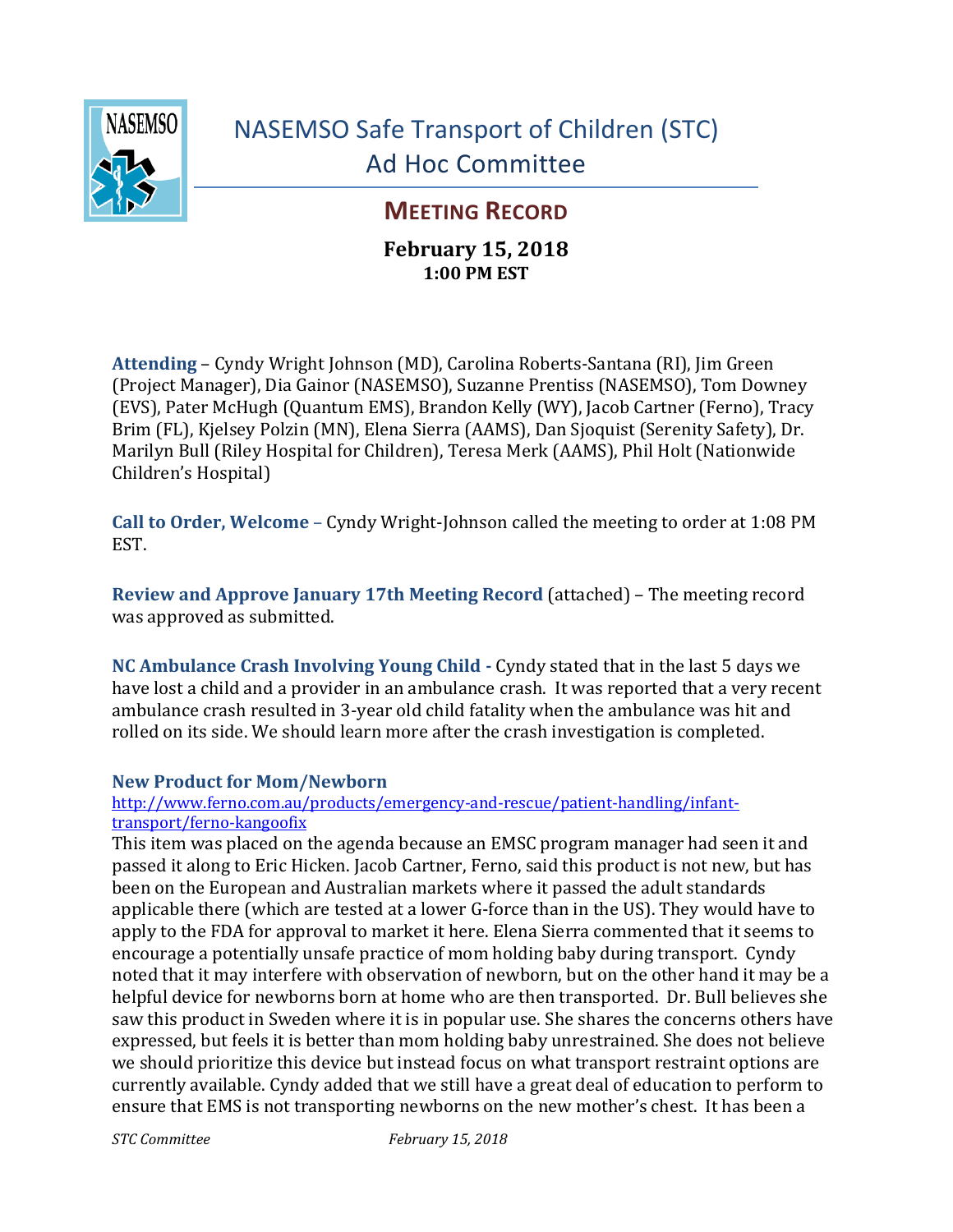very difficult practice to break especially when they get pushback from midwives, EMS providers and EMS instructors, some of whom still advocate for this practice.

Phil Holt commented that this device may be useful when a mom and newborn are being transported from a free-standing ED and there is no need for a critical care ambulance. Dan Sjoquist suggested there are other products out there that provide a safe means of transport.

## **Update on Corporate & State Partner Initiative**

- **New Jersey Highway Safety Grant** Cyndy reported that she spoke with Eric and the \$150,000 highway safety grant has been awarded and he is hoping to have the details worked out in 6-8 weeks. The grant period would presumably end September 30, 2018, unless the grant period is extended.
- **Project Manager Update** Jim Green reported he has been very busy since our last meeting.First, he met with several officials from VFIS (a major insurer of ambulance agencies) and they were very interested in our project. Jim's contact was Justin Eberle, who heard the STC panel presentation at EMS Expo. He will be presenting with Mr. Eberle next week at EMS Today. Second, he met with the SAE Truck Crash Worthiness Committee (who published the 10 ambulance standards with which Jim was involved). They have reaffirmed their commitment to work with this project. Third, Dave Bryson helped Jim connect with Steve Summers of NHTSA's Office of Structures and Restraints. After learning the extent of what had been accomplished, Summers felt confident they could find money for this testing. The caveat is that we would use NHTSA's test lab in East Liberty, Ohio. Fourth, Jim also met with Beth Armstrong and Rachael Alter at NASEMSO headquarters where they completed and submitted a grant application to the State of Florida Department of Health, EMS office to fund a 2-year project to undertake testing of the supine pediatric patient. Members thanked Jim for his extremely productive past few weeks.
- **Planning Meeting Update–** Cyndy Wright-Johnson said she spoke with Eric and they developed a list of possible dates for a planning meeting in March at the NASEMSO headquarters in Falls Church, Virginia. The meeting would have to occur before March 31 because that is when the grant period ends. Elena Sierra offered their (AAMS) conference room in Old Town Alexandria, Virginia that month, which can accommodate 15 people. Mary, Cyndy, Eric and Jim will do further planning after this meeting.